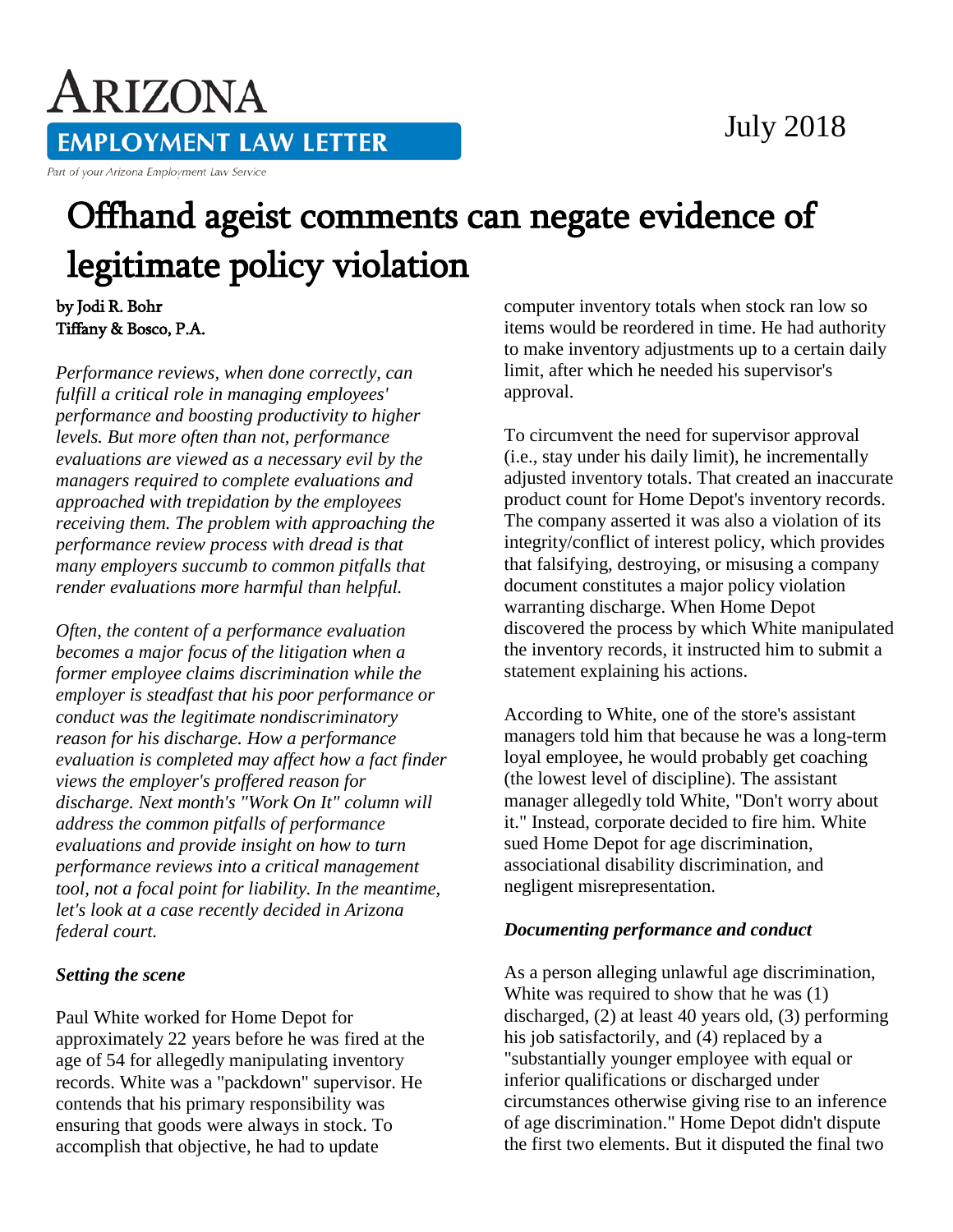elements and asked the court to dismiss White's claim, presenting evidence of a major policy violation and two past progressive discipline notices as the basis for his discharge.

Although he admitted to manipulating inventory totals, White argued that his most recent performance review demonstrated he was performing his job satisfactorily. In fact, the performance review done approximately six months before his discharge rated him as a "top performer" or "valued associate" in all categories. The court found the performance review sufficient to establish that White was performing his job satisfactorily.

#### *Multiple age-related comments = inference of age discrimination*

White offered no evidence that he was replaced by a substantially younger employee. Rather, he argued that the circumstances surrounding his discharge gave rise to an inference of age discrimination based on age-related comments by an assistant store manager. In the months leading up to his discharge, the assistant manager made age-related comments to White, one of which was reported to the store manager, who took no action after determining the assistant manager was "just kidding."

Although the comments didn't necessarily indicate the assistant manager harbored age-based animus, the fact that there were more than one age-based remark, the store manager passively ratified them, and they were made by an employee in a position of authority over White cumulatively weighed in favor of his argument that the circumstances gave rise to an inference of age discrimination. The court therefore declined to dismiss his age discrimination claim. Barring settlement, a jury will be given the opportunity to determine whether Home Depot's reason for discharging him was a legitimate business reason or a pretext (excuse) for discrimination.

#### *No association discrimination*

White also argued that Home Depot discriminated against him because of his association with his wife, who has a disabling condition (multiple sclerosis). The Americans with Disabilities Act (ADA) prohibits employers from taking an adverse employment action against a qualified employee

because an individual with whom he is associated has a known disability.

To sustain his ADA associational discrimination claim against Home Depot, White had to show that (1) he was qualified to perform his job, (2) Home Depot knew he had a relative or an associate with a disability, (3) he was subjected to an adverse employment action, and (4) there was a causal connection between the adverse employment action and his association with a disabled person. Again, Home Depot didn't dispute that White's recent performance evaluation demonstrated that he was qualified to perform his job or that he was discharged. At issue was Home Depot's knowledge that his wife has a qualifying disability and the role that knowledge played in his discharge, if any.

Home Depot argued that its store manager had never met White's wife and that no other member of the organization knew about her disability. White countered that he communicated frequently with his managers about his insurance benefits. He also pointed out that Home Depot's insurance plan is "self-funded," so the company incurred the everincreasing costs for his wife's care. He argued that he was fired to minimize the financial burden on Home Depot's health insurance program.

Home Depot countered that its health benefits are managed by Aetna, an unrelated and financially disinterested third party. In dismissing White's association discrimination claim, the court noted that he could not establish a case based on speculation.

#### *Negligent misrepresentation*

It's worthy of quick note that White asserted a negligent misrepresentation claim against Home Depot related to the extent of its insurance coverage should he elect continuation benefits under COBRA. Although negligent misrepresentation claims have a narrow scope because they're premised on the reasonable expectations of a foreseeable user of information supplied in connection with a commercial transaction, employers should take care in making representations meant to be relied on by employees. In situations involving COBRA in which a third party is administering the expected benefit, refer the